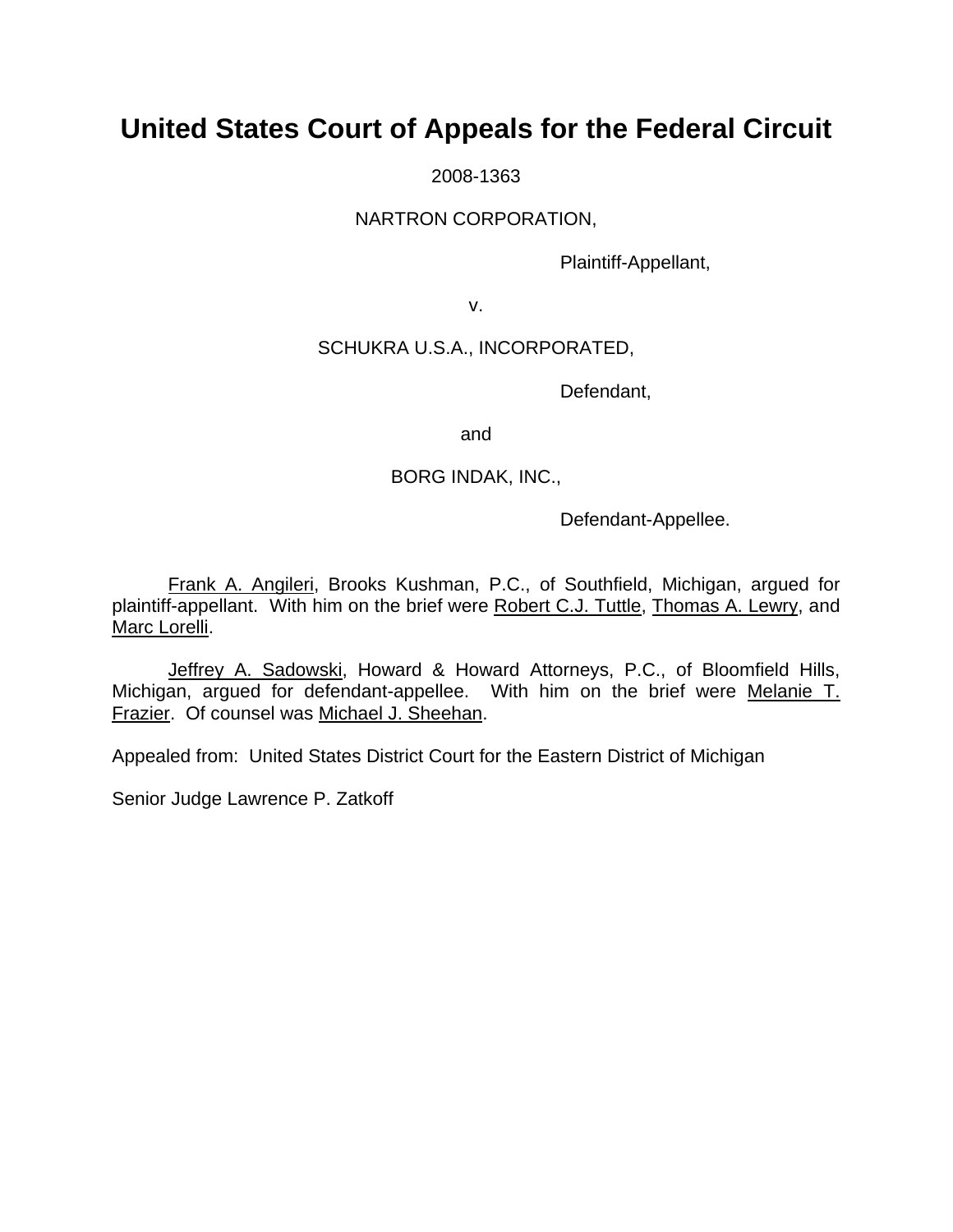# **United States Court of Appeals for the Federal Circuit**

2008-1363

NARTRON CORPORATION,

Plaintiff-Appellant,

v.

# SCHUKRA U.S.A., INCORPORATED,

Defendant,

and

BORG INDAK, INC.,

Defendant-Appellee.

Appeal from the United States District Court for the Eastern District of Michigan in Case No. 06-CV-10683, Senior Judge Lawrence P. Zatkoff.

\_\_\_\_\_\_\_\_\_\_\_\_\_\_\_\_\_\_\_\_\_\_\_\_\_\_\_\_

DECIDED: March 5, 2009 \_\_\_\_\_\_\_\_\_\_\_\_\_\_\_\_\_\_\_\_\_\_\_\_\_\_\_\_

Before LOURIE, DYK, and PROST, Circuit Judges.

LOURIE, Circuit Judge.

Nartron Corporation ("Nartron") appeals from the judgment of the United States District Court for the Eastern District of Michigan granting summary judgment of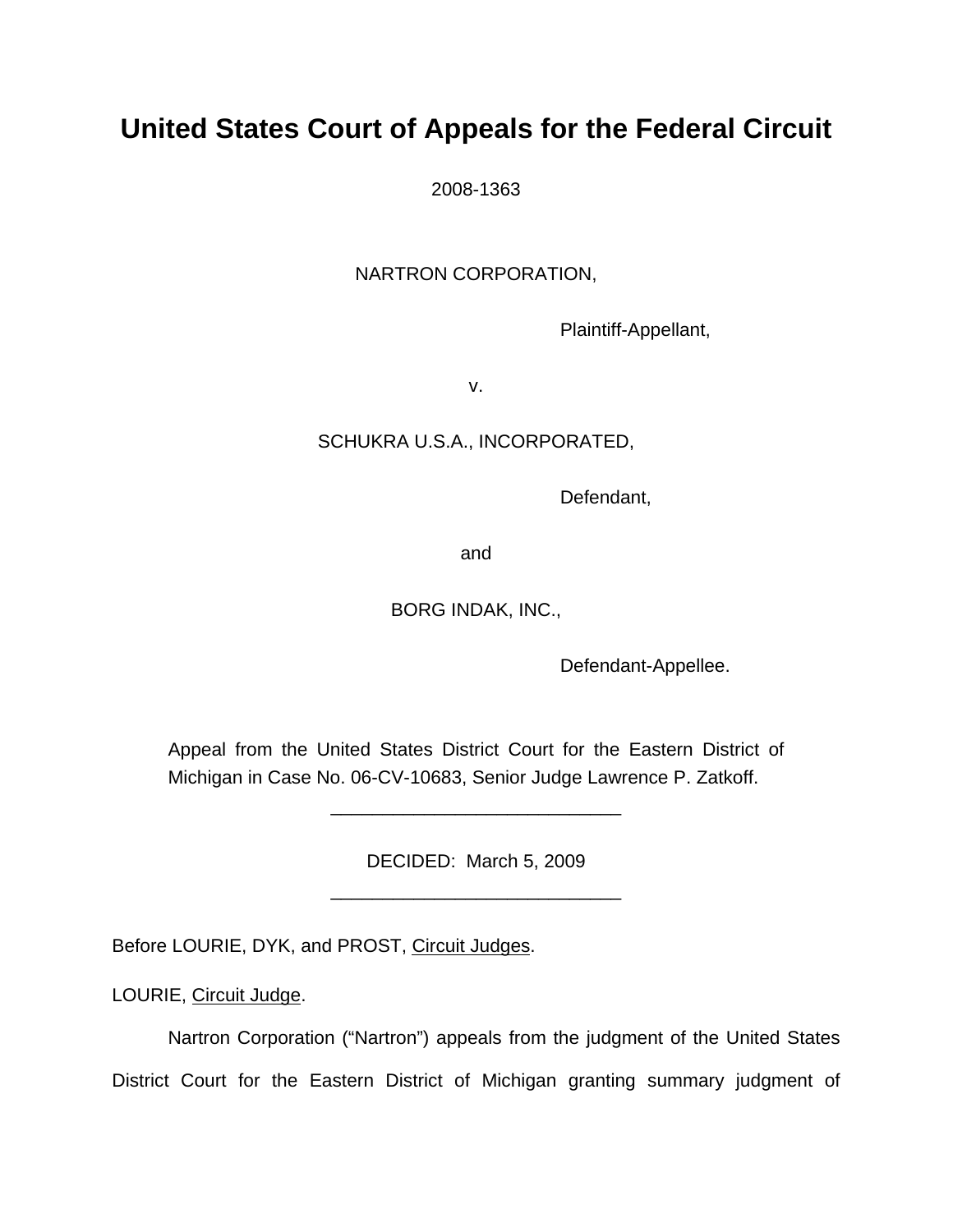dismissal of its patent infringement complaint because of Nartron's failure to join an alleged co-inventor on U.S. Patent 6,049,748 ("the '748 patent") as a plaintiff. See Nartron Corp. v. Borg Indak, Inc., No. 06-10683, 2008 WL 896060 (E.D. Mich. Mar. 31, 2008). Because Joseph Benson, the alleged co-inventor, provided only an insignificant contribution to the invention of claim 11 of the '748 patent by contributing an "extender," we reverse the grant of summary judgment to Borg Indak, Incorporated ("Borg Indak") and remand to the district court for further action consistent with this opinion.

### **BACKGROUND**

Schukra U.S.A., Incorporated ("Schukra") supplies automobile manufacturers with lumbar support systems for automobile seats. In 1996, Schukra contracted with Nartron for Nartron to design a control system that would provide existing automobile seats with massage functionality. Nartron designed such a system and then applied for a patent relating to a vehicle seat control system that provides massage capability; that patent application matured into the '748 patent.

Borg Indak supplies electronic components to Schukra. In 2006, Nartron sued Borg Indak for contributory infringement of claims 1 and 7 of the '748 patent. Borg Indak moved for summary judgment of dismissal, alleging that Benson, a Schukra employee, was a co-inventor of claim 11 of the '748 patent and therefore needed to have been joined in the suit. Neither Schukra nor Benson had consented to or had joined the suit.

Claim 11, for which Benson is alleged to be a co-inventor, is a dependent claim. It depends from claim 6, which in turn depends from claim 5, which itself depends from claim 1. Claims 1, 5, 6, and 11 read as follows: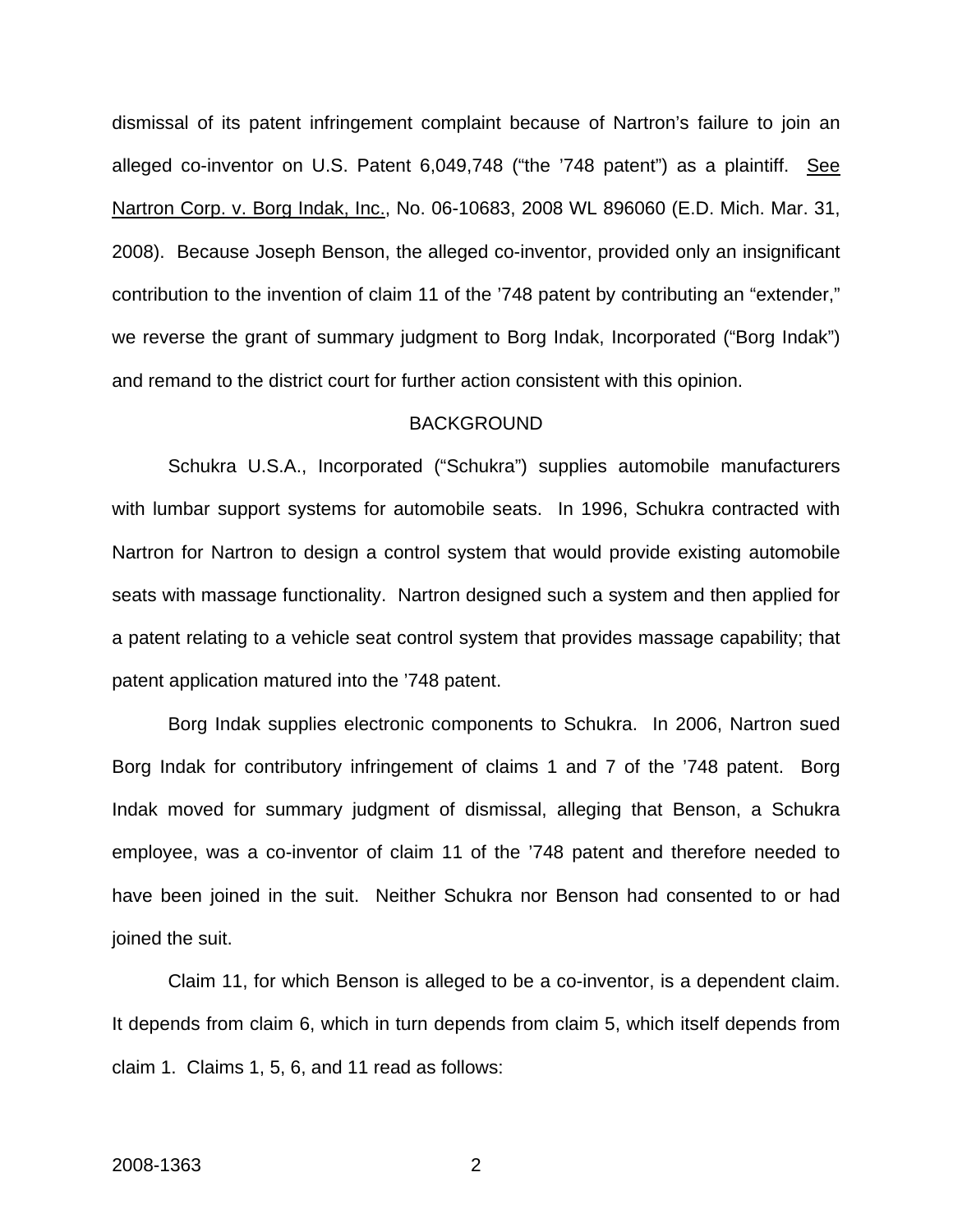1. A seat control module for introducing massage to a seat control with an adjustable lumbar support, and control actuators, the control module comprising:

a modular housing including in-line connectors for coupling said module to a seat control harness connector;

an intercept interface for receiving inputs from said control actuators;

a driver for repeatedly adjusting said lumbar support position through a predetermined range of movement in response to one of said control actuators; and

a transparency simulator for maintaining full function of said seat control and removing indications of repeatedly adjusting said lumbar support position.

. . .

5. The invention as defined in claim 1 wherein said transparency simulator comprises time-based response to manipulation of said control actuators.

6. The invention as defined in claim 5 wherein said transparency simulator generates a first output in response to a manipulation of a said control actuator for a period of time less than a first predetermined period, and generating a second output in response to a manipulation of said control actuator for a period equal to or greater than said first predetermined time period.

. . .

11. The invention as defined in claim 6 wherein said lumbar support adjustor includes an extender.

'748 patent col.19 l.13–col.20 l.31. Thus, the key additional limitation in claim 11, which

Benson is alleged to have contributed, is an extender for a lumbar support adjustor.

The specification provides only the following description of the extender: "A

second motor 28 controls a lumbar support extender 30 and it governs the degree to

which the lumbar support extends outwardly from the seat back toward a spinal

curvature of an occupant. Both mechanisms 26 and 30 affect the position of the lumbar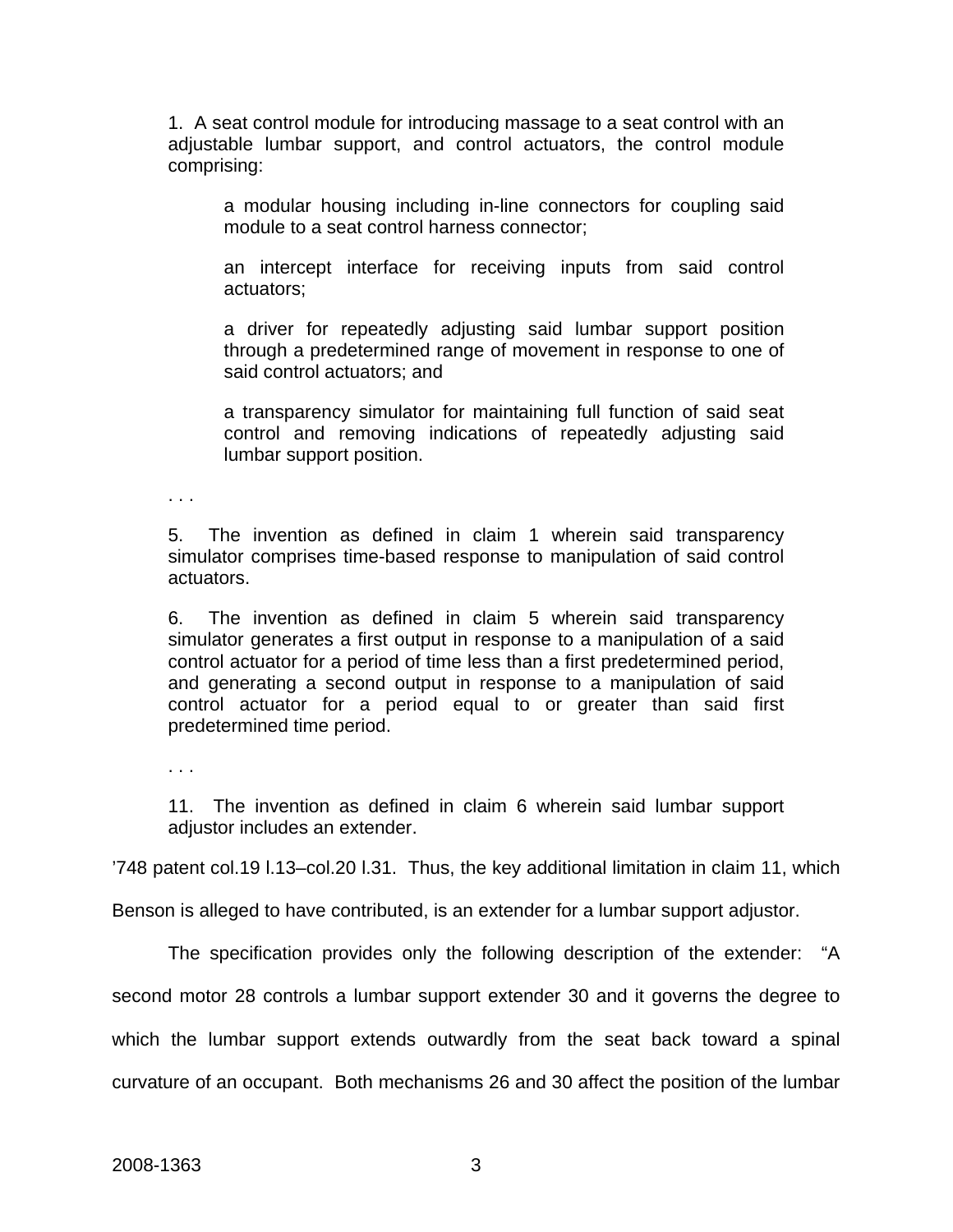support 32 of the seat mechanism 16." Id. at col.4 II.28–33. The figures simply represent the extender 30 as a box in the circuit diagram of the control system. Id. at Figs. 1 & 2 (numeral 30).

The inventors listed on the '748 patent, all Nartron employees, presumptively invented the control system. However, they admit that they did not invent the lumbar support adjustor including an extender recited in claim 11, as Nartron's inventive contribution consisted of a control module that operated on existing automobile seats, some of which already included extenders for lumbar support adjustors. Benson claims to have provided Nartron with the idea for the extender for a lumbar support adjustor, although he admits that the idea of an extender for a lumbar support adjustor in an automobile seat was in the prior art. Oral Argument at 11:38–12:30, available at http://oralarguments.cafc.uscourts.gov/mp3/2008-1363.mp3 ("If you isolate the specific arm that extends out, that was in the prior art with respect to other lumbar supports.").

In March 2008, the district court granted Borg Indak's motion for summary judgment of dismissal. The court held that Benson was a co-inventor of the '748 patent because, according to the court, he had conceived of the extender element of claim 11, and, as a co-inventor, he was required to have been joined as a plaintiff in any infringement suit. The court reasoned that, contrary to Nartron's arguments, the '748 patent was not based exclusively on the control module and its software, and that the contribution of the mechanical extender to the claimed invention was not insignificant in quality because Benson had conceived of the massager unit and had developed a prototype. The court also found that there was no genuine issue of material fact regarding who had invented the extender because the named inventors had conceded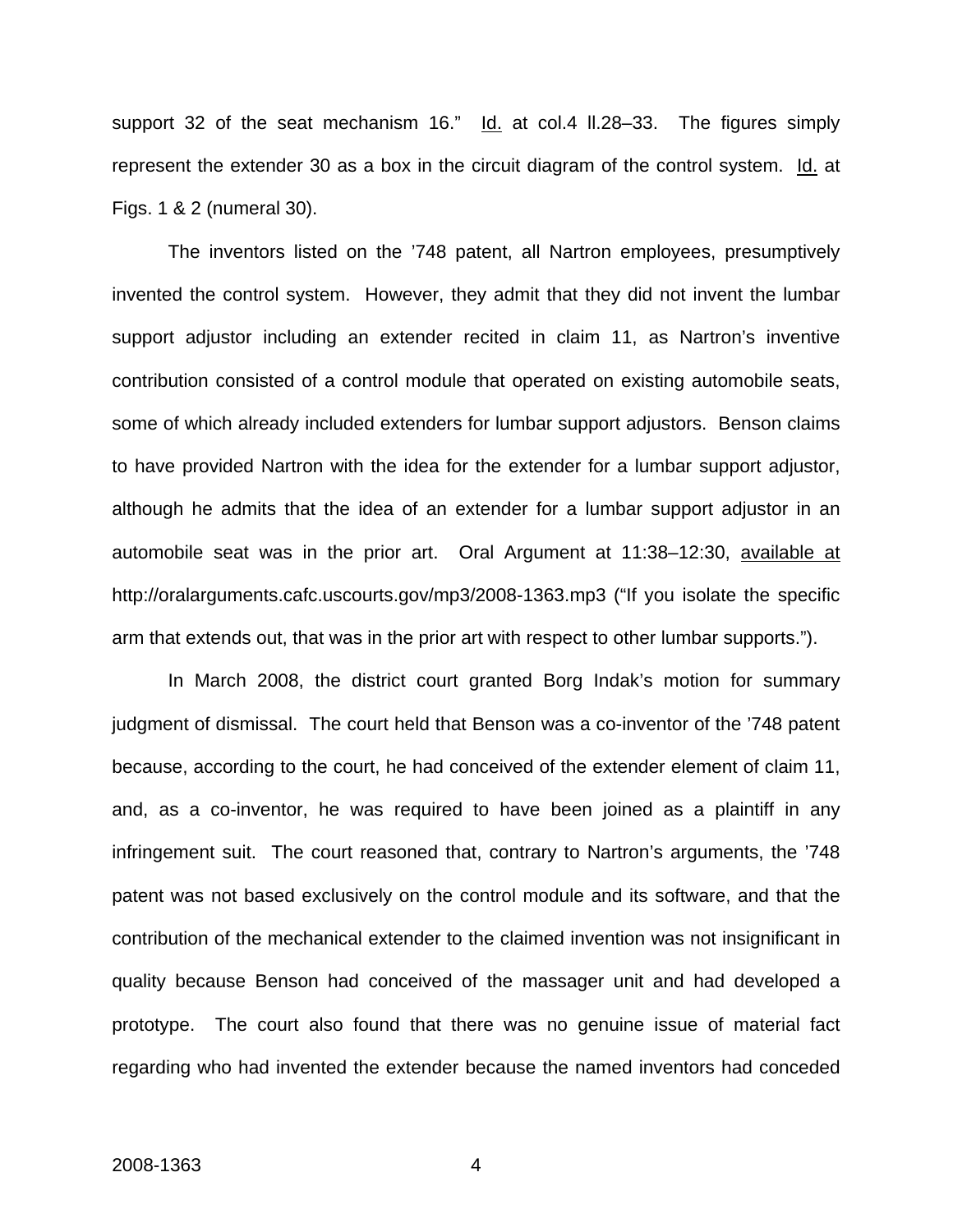that they did not invent the extender, and Benson had provided evidence that he had been working on a lumbar support frame or basket (which operated as an extender) that provided a massage effect. The court also relied on Nartron's failure to provide any evidence to contradict Benson's evidence that he had conceived and reduced to practice an extender for a lumbar support adjustor. The court thus dismissed the case for failure to join a necessary plaintiff in the lawsuit. Benson's employer Schukra maintained a contractual relationship with the defendant Borg Indak. Thus, grant of the motion to dismiss effectively prevented Nartron from enjoining or obtaining damages from Borg Indak for patent infringement.

Nartron timely appealed the district court's dismissal. We have jurisdiction pursuant to 28 U.S.C. § 1295(a)(1).

#### **DISCUSSION**

We review summary judgment determinations de novo. Netscape Commc'ns Corp. v. Konrad, 295 F.3d 1315, 1319 (Fed. Cir. 2002). "Summary judgment is appropriate when there is no genuine issue as to any material fact and the moving party is entitled to judgment as a matter of law."  $Id.$  (quotation marks omitted).

Nartron argues that the district court erred in granting summary judgment of coinventorship. According to Nartron, the extender for a lumbar support adjustor, recited in claim 11, was in the prior art and therefore could not have supported a claim of coinventorship. Nartron also argues that the preamble of claim 1 includes "an adjustable lumbar support," making it clear that the lumbar support adjustor was part of the background of the invention and already existed. Instead, according to Nartron, the inventive aspect of the claimed invention is the controller, and Benson did not conceive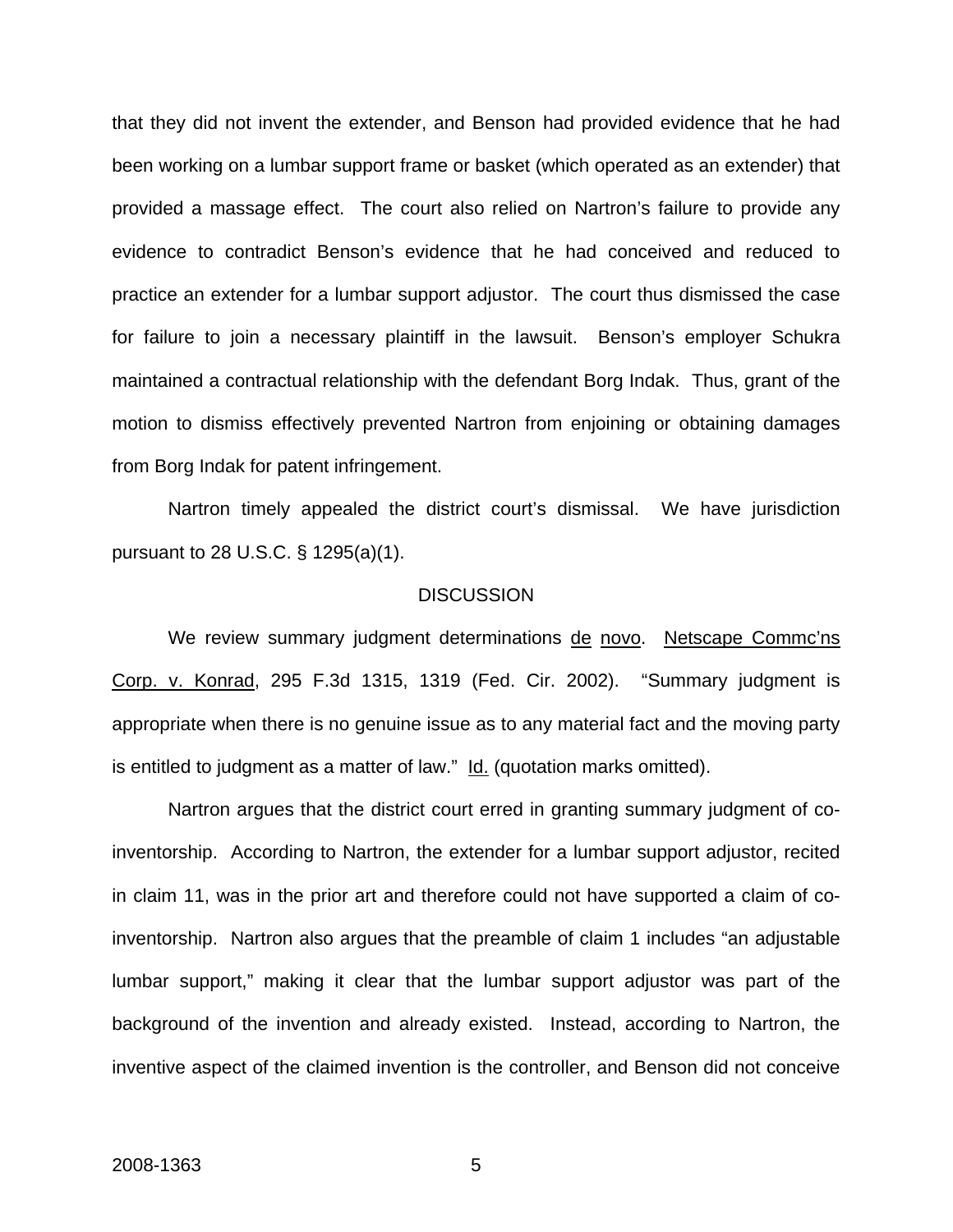of the controller. Nartron argues that the specification states that the improvement is in the controller, not the hardware, of the automobile seat, and that the controller can be adapted to work with any automobile seat. Nartron also asserts that the drawings do not show any structure for the extender. Moreover, according to Nartron, irrespective of whether the extender for the lumbar support adjustor was in the prior art, Benson's alleged contribution is insignificant to the invention of the '748 patent. According to Nartron, one who merely poses a problem or suggests a possible result, rather than a means of accomplishing it, is not a joint inventor. In addition, Nartron asserts that the court erred by focusing solely on whether Benson conceived of an element of claim 11, without looking at the entire invention of claim 11, because inventorship focuses on the invention as a whole. Nartron also argues that the fact that the extender only appears in a dependent claim shows that the controller is patentable without the extender, further demonstrating the insignificance of Benson's contribution.

Borg Indak responds that, even though the lumbar support adjustor and extender were in the prior art, the named inventors admitted that they did not invent them but had been provided those aspects of the claimed invention by the customer, Schukra. Borg Indak adds that combinations of existing elements are patentable, so Nartron cannot eliminate the lumbar support aspect of claim 11 from the invention simply because it existed in the prior art. Borg Indak also argues that Benson and other Schukra employees contributed to aspects of other claims, in addition to claim 11, as Schukra provided Nartron with instructions to build a control module for an automobile seat that would provide particular functionality. Borg Indak also responds that Benson's contribution was not insignificant, as even the subject matter of dependent claims must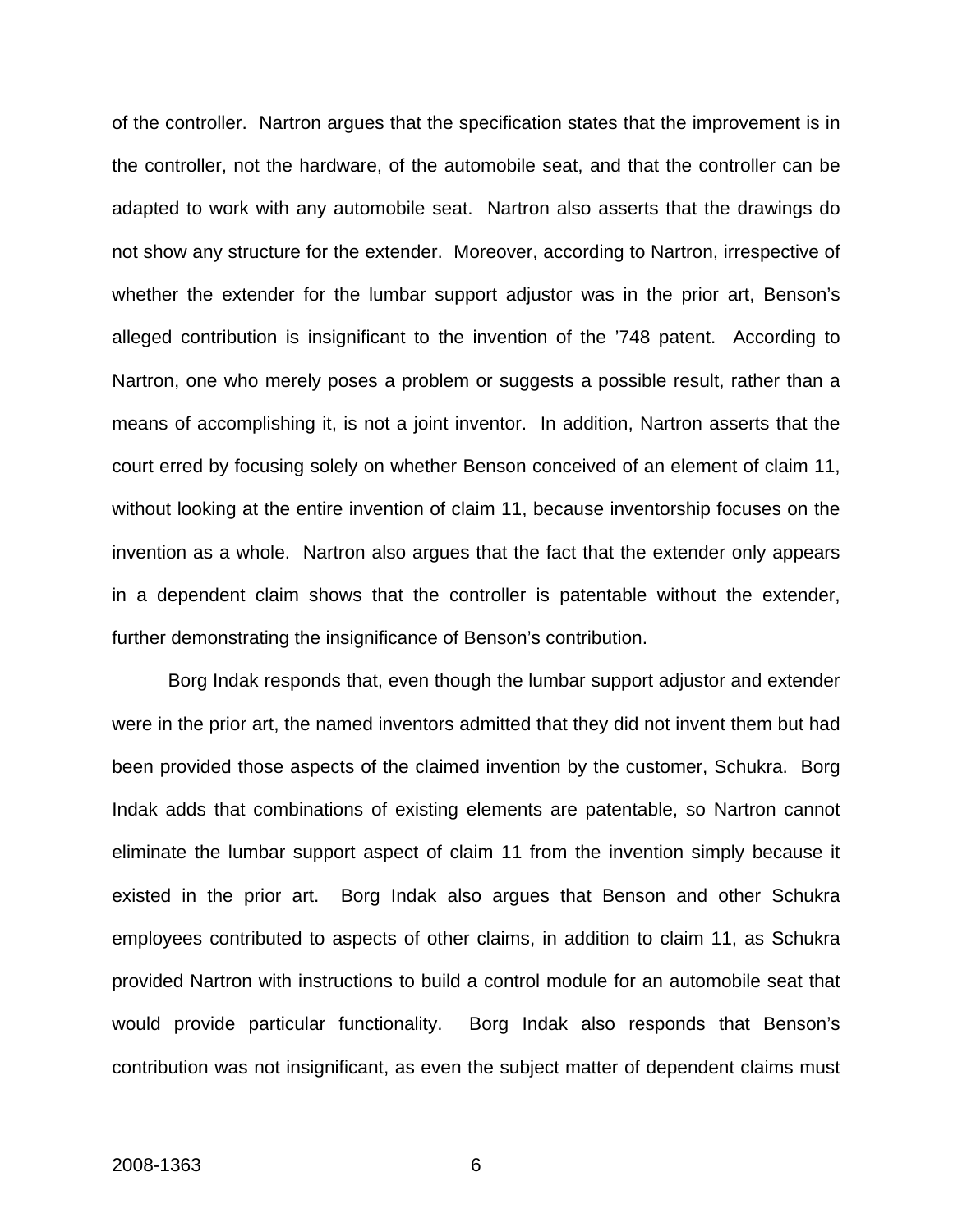be invented by named inventors. Thus, according to Borg Indak, an aspect of a claim cannot be insignificant simply because it appears in a dependent claim.

Inventorship is a question of law, which we review without deference. Ethicon, Inc. v. U.S. Surgical Corp., 135 F.3d 1456, 1460 (Fed. Cir. 1998). "The inventors as named in an issued patent are presumed to be correct." Hess v. Advanced Cardiovascular Sys., Inc., 106 F.3d 976, 980 (Fed. Cir. 1997) (quotation marks omitted). Thus, a party alleging non-joinder "must meet the heavy burden of proving its case by clear and convincing evidence." Eli Lilly & Co. v. Aradigm Corp., 376 F.3d 1352, 1358 (Fed. Cir. 2004).

We agree with Nartron that there is no genuine issue of material fact in this case and that Benson was not, as a result of suggesting an extender, a co-inventor of claim 11 of the '748 patent as a matter of law. Any contribution Benson made to the invention described in claim 11 by contributing an extender was insignificant and therefore prevents Benson from attaining the status of a co-inventor. "One who simply provides the inventor with well-known principles or explains the state of the art without ever having a firm and definite idea of the claimed combination as a whole does not qualify as a joint inventor." Ethicon, 135 F.3d at 1460 (quotation marks omitted); see Caterpillar Inc. v. Sturman Indus., Inc., 387 F.3d 1358, 1377 (Fed. Cir. 2004) ("[A] person will not be a co-inventor if he or she does no more than explain to the real inventors concepts that are well known in the current state of the art." (quotation marks omitted)). Moreover, a joint inventor must "contribute in some significant manner to the conception or reduction to practice of the invention [and] make a contribution to the claimed invention that is not insignificant in quality, when that contribution is measured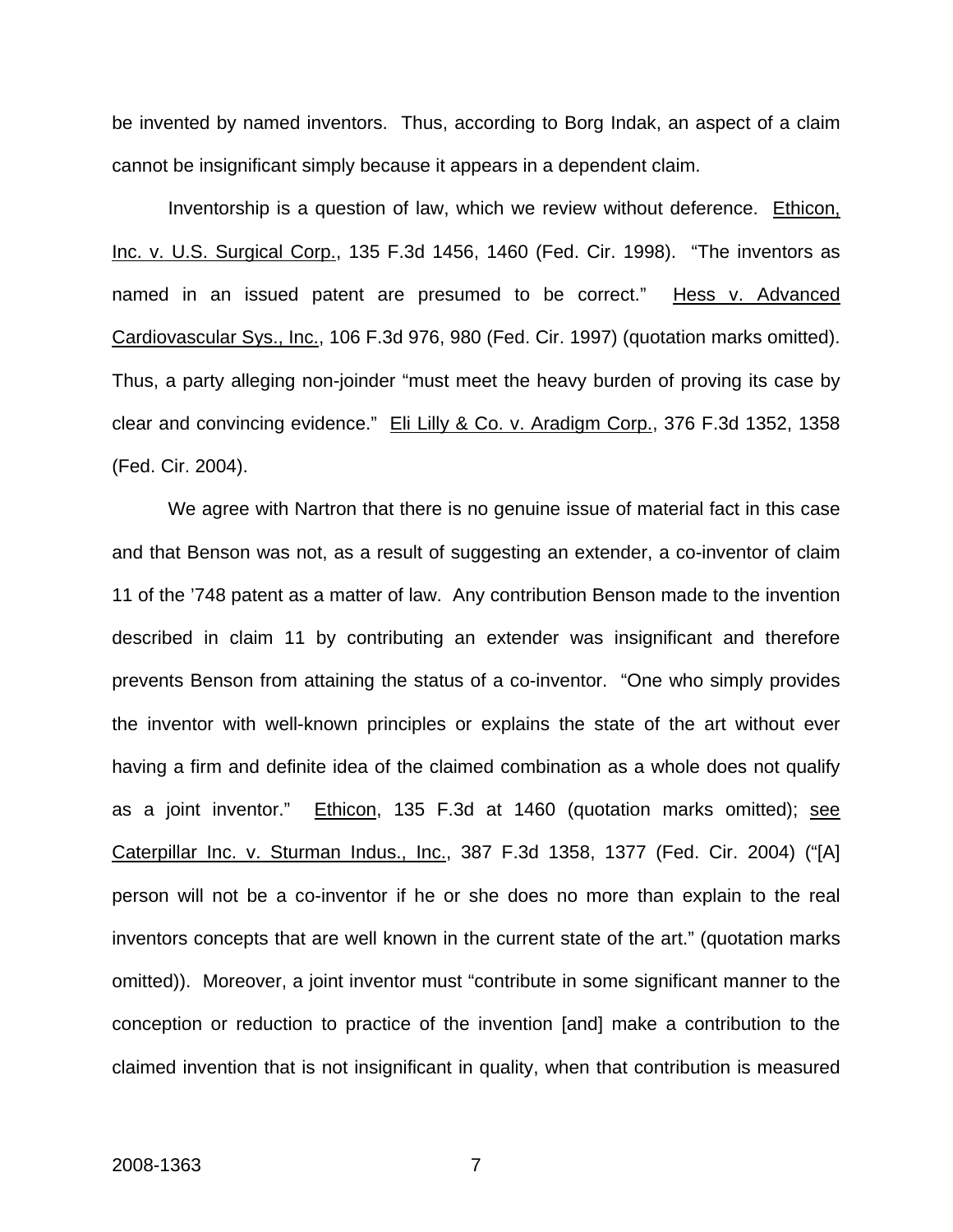against the dimension of the full invention." Pannu v. Iolab Corp., 155 F.3d 1344, 1351 (Fed. Cir. 1998); see Caterpillar, 387 F.3d at 1377 (quoting Fina Oil & Chem. Co. v. Ewen, 123 F.3d 1466, 1473 (Fed. Cir. 1997)).

Here, Borg Indak asserts that Benson contributed the extender for a lumbar support adjustor. However, the contribution of the extender is insignificant when measured against the full dimension of the invention of claim 11, not just because it was in the prior art, but because it was part of existing automobile seats, and therefore including it as part of the claimed invention was merely the basic exercise of ordinary skill in the art. See Fina Oil, 123 F.3d at 1473 ("The basic exercise of the normal skill expected of one skilled in the art, without an inventive act, also does not make one a joint inventor. Therefore, a person will not be a co-inventor if he or she does no more than explain to the real inventors concepts that are well known and the current state of the art." (citations omitted)); see also Eli Lilly, 376 F.3d at 1362 ("A contribution of information in the prior art cannot give rise to joint inventorship because it is not a contribution to conception.").

Borg Indak admitted at oral argument that a lumbar support adjustor with an extender existed in automobile seats in the prior art. Thus, Benson's contribution of supplying the extender to the patented invention was the exercise of ordinary skill in the art. The specification of the '748 patent makes clear that the automobile seat, including its lumbar support adjustor and extender, comprises the existing object on which the invention (*i.e.*, the control module) operates, or the background to the invention. For example, the specification states that the "invention can . . . be implemented with a wide variety of seat systems regardless of the particular vendor or [model] to provide a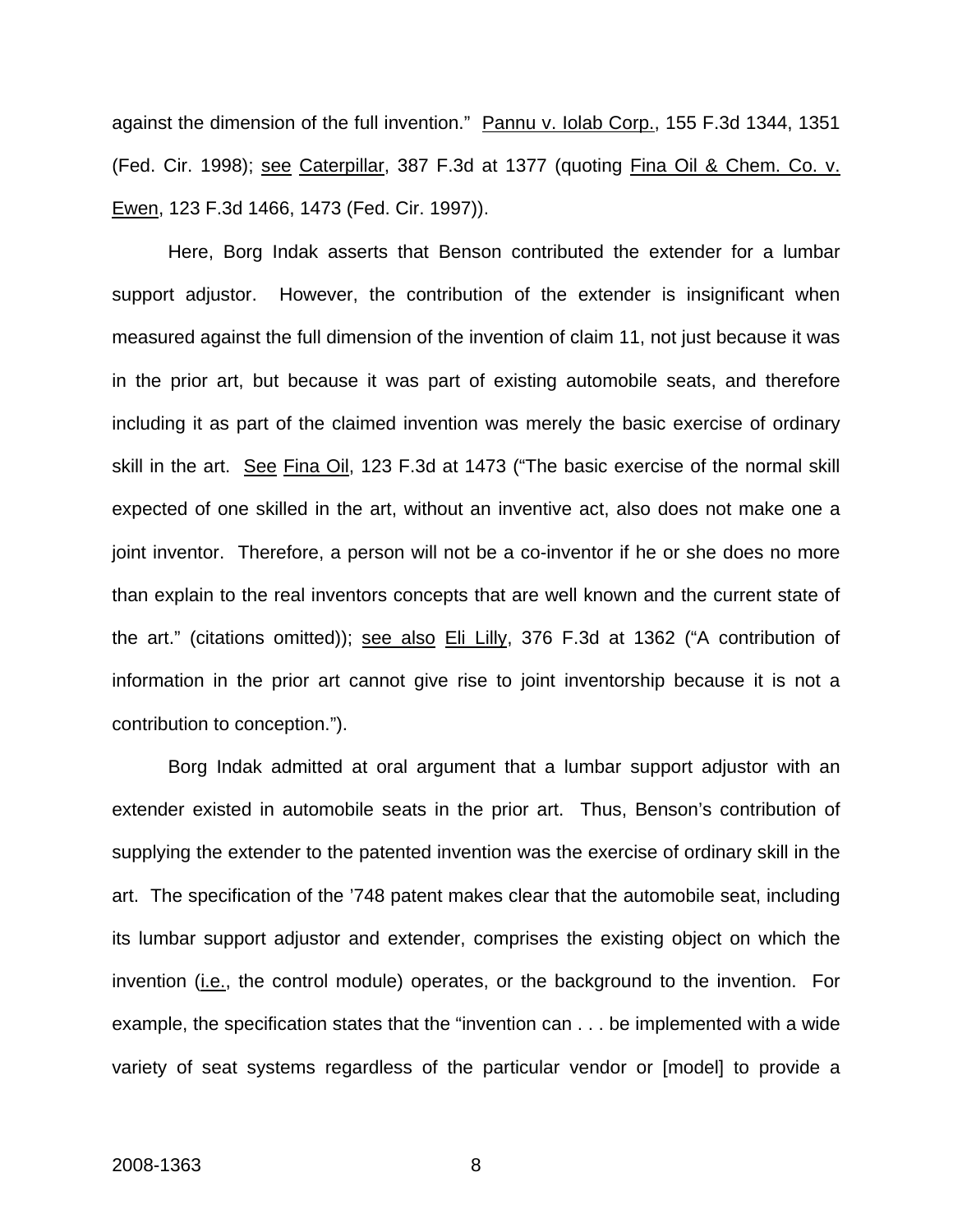massage function without interfering with [existing features and mechanisms in the seats]." '748 patent col.4 ll.19–24; see also id. at abstract ("[The control module's improved functions and features] do not require alternative wiring harness changes and do not affect existing operations of a memory or non-memory seat control mechanism."); id. at col.2 ll.28–31 ("[A] module interfaces and integrates with existing and future automotive seat control hardware and software, as pertinent, to provide complementary functions especially including the new automatic seat lumbar massage feature."). As Borg Indak admitted, the extender was an existing feature in an automobile seat. In fact, the necessity for the invention described in the '748 patent arose from the fact that existing automobile seats had the parts required to provide a massage (e.g., lumbar support adjustors including extenders), but simply lacked the controller that would move those parts in a way that would provide a massage. See id. at col.4 ll.43–46 ("Any automotive seat adjustment system for which a lumbar support position sensor is engineered and available as a standard or as an optional offering is a candidate for integration of a massage control module 34."). Thus, Benson's suggestion that the control module be capable of operating with an automobile seat that has a lumbar support adjustor including an extender only amounted to the exercise of ordinary skill in the art.

Further supporting the conclusion that Benson's contribution of the extender was insignificant when measured against the full dimension of the invention of claim 11, the specification and claims of the '748 patent primarily focus not on the structure of the seat itself, but on the structure and function of the control module, which operates the seat. The specification mentions the extender only once in a twenty-column patent.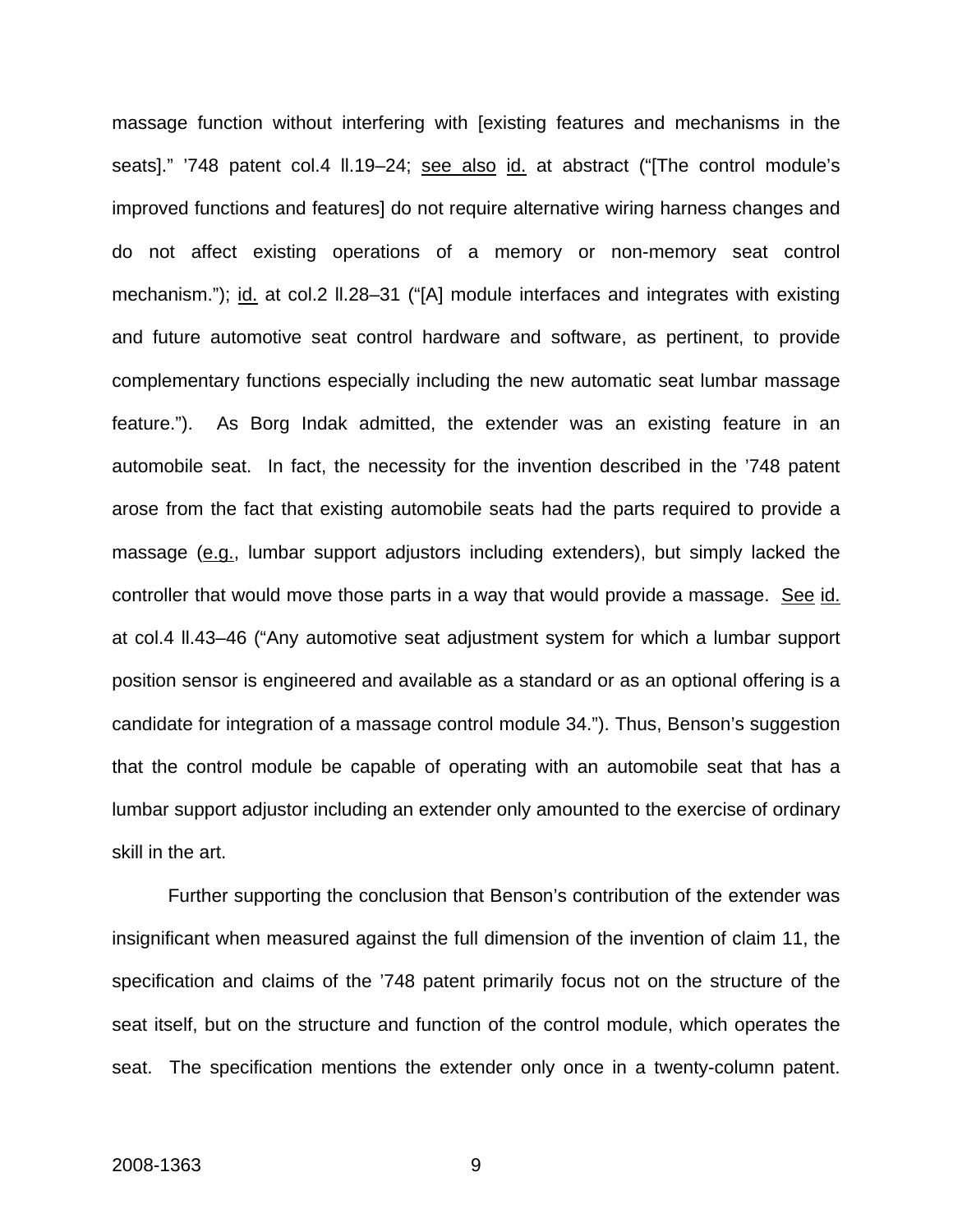The only time that the specification mentions the extender, it does no more than refer to it as the background upon which the invention is built. The specification describes how the extender is controlled by a motor, and the figures simply represent the extender 30 as a box in the circuit diagram of the control system, showing where it fits into the overall operation of the control module. See id. at col.4 ll.28–33 ("A second motor 28 controls a lumbar support extender 30 and it governs the degree to which the lumbar support extends outwardly from the seat back toward a spinal curvature of an occupant. Both mechanisms 26 and 30 affect the position of the lumbar support 32 of the seat mechanism 16."); id. at Figs. 1 & 2 (numeral 30). The patent contains no description of the physical characteristics of the extender, nor does it contain any drawing of the extender.

In Hess, we held that Hess was not a co-inventor, when he had explained the state of the art to the inventors and had suggested that the inventors use a particular material in their product. 106 F.3d at 980-81. In this case, as in Hess, Benson's contribution of the extender amounted to "nothing more than explaining to the inventors what the then state of the art was and supplying a product to them for use in their invention." Id. at 981. Also, like the situation in Hess, the "extensive research and development work that produced" the claimed control module was done by Nartron's employees. Id. Although Benson claims to have researched and developed a particular extender, Borg Indak admits that the basic concept of an extender, which is all that is disclosed in the '748 patent concerning the extender, was in the prior art. Similarly to Hess, therefore, Benson cannot be considered a co-inventor of claim 11. See id. Thus, in a factually similar case, we have held a putative inventor's contribution not to rise to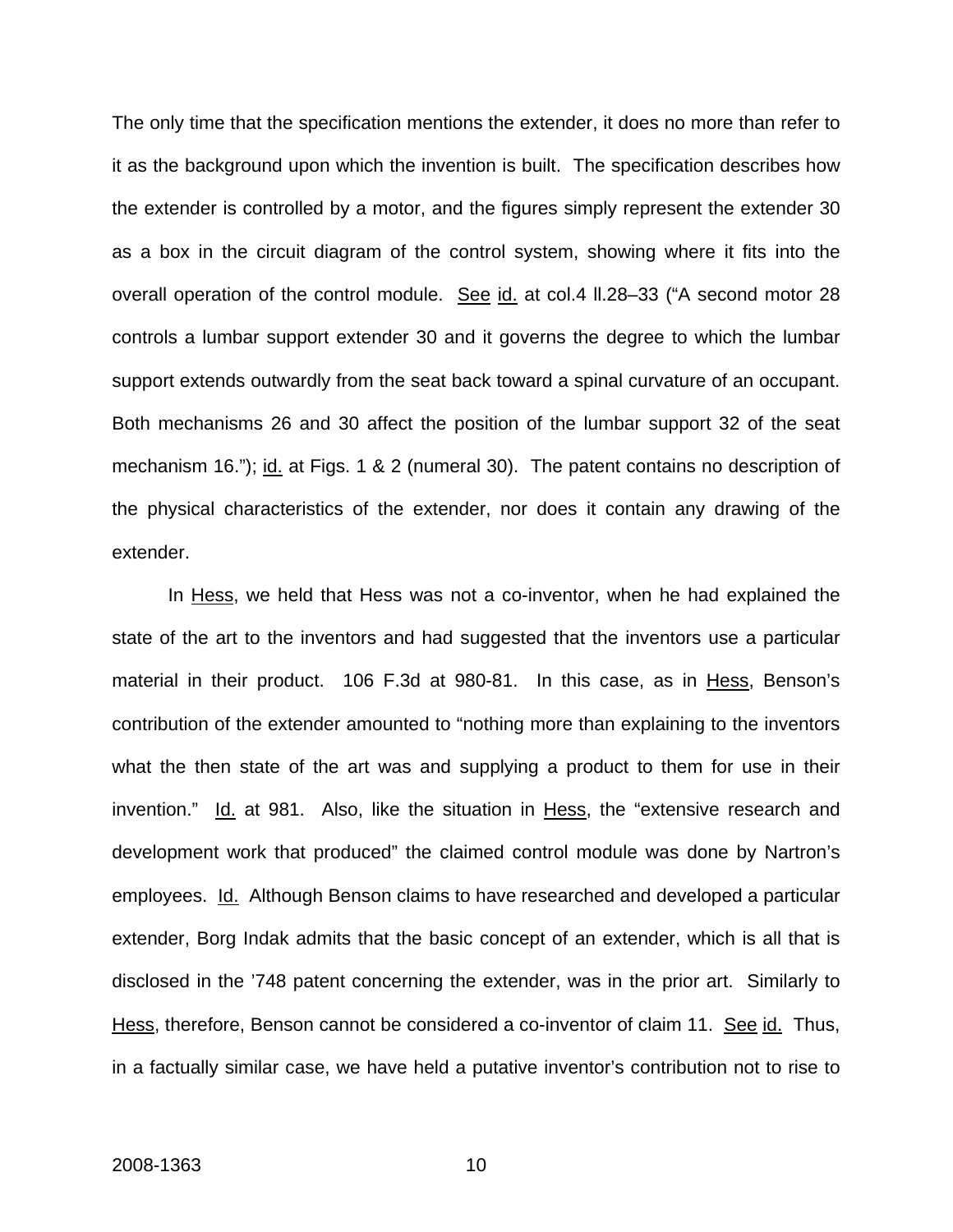the level of co-inventorship. This is not a case in which a person claims to be an inventor because he has suggested a non-obvious combination of prior art elements to the named inventors. Such an individual may be a co-inventor. There is not, and could not be, any claim that the addition of the extender here was anything but obvious. Benson's contribution therefore does not make him a co-inventor of the subject matter of claim 11.

One further point should be made. Borg Indak asserts that Benson was the inventor of the sole feature added by claim 11. However, a dependent claim adding one claim limitation to a parent claim is still a claim to the invention of the parent claim, albeit with the added feature; it is not a claim to the added feature alone. Even if Benson did suggest the addition of the prior art extender to what Nartron had invented, the invention of claim 11 was not the extender, but included all of the features of claims 1, 5, and 6, from which it depends. It has not yet been determined whether Benson contributed to the invention of claim 1 (although he does not claim to be a co-inventor with respect to claims 5 and 6). If Benson did not make those inventions, he does not necessarily attain the status of co-inventor by providing the sole feature of a dependent claim. See id. (holding that Hess was not a co-inventor, even though he supplied "heat-shrinkable plastic," which was the only additional limitation recited in dependent claim 12 of the patent in suit).

Borg Indak also asserts that Benson was a co-inventor of the '748 patent because he realized that a control module with certain specifications would be useful, and he gave Nartron a description detailing the ultimate functions of the control module. Nartron, according to Borg Indak, simply carried out the invention by building that